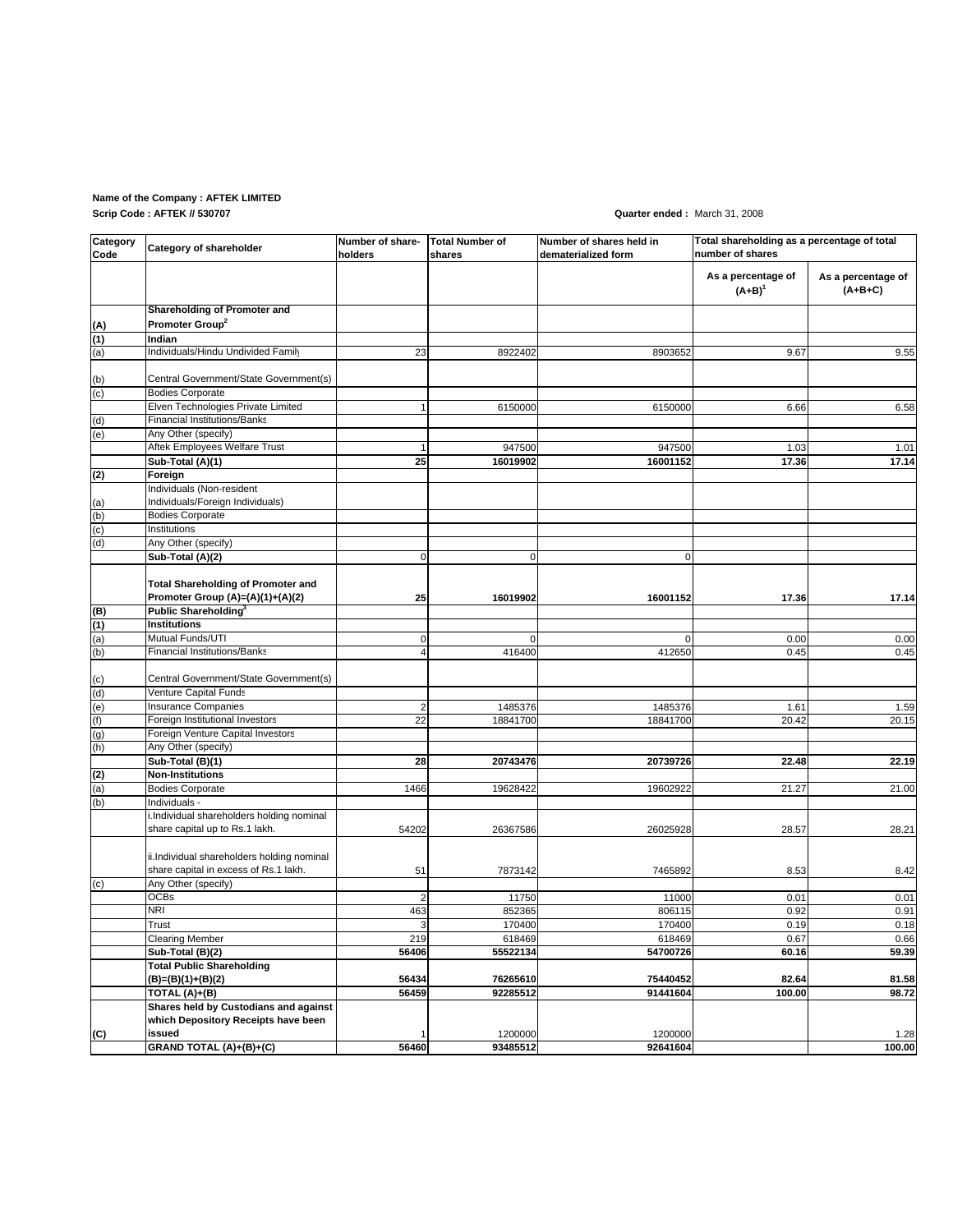(I)(b)

## **Statement showing Shareholding of persons belonging to the category "Promoter and Promoter Group"**

| Sr.No. | Name of the shareholder               | Number of shares | Shares as a percentage of total<br>number of shares {i.e., Grand<br>Total (A)+(B)+(C) indicated in<br>Statement at para (I)(a) above} |
|--------|---------------------------------------|------------------|---------------------------------------------------------------------------------------------------------------------------------------|
|        | 1 KUNJANA BROOTA                      | 125581           | 0.13                                                                                                                                  |
|        | 2 POURNIMA NITIN SHUKLA               | 19957            | 0.02                                                                                                                                  |
|        | <b>3 MAHESH CHANDER BROOTA</b>        | 159068           | 0.17                                                                                                                                  |
|        | 4 SUVIRA BHANDARI                     | 14037            | 0.02                                                                                                                                  |
|        | 5 POONAM MUKUL DALAL                  | 43050            | 0.05                                                                                                                                  |
|        | 6 MUKUL DALAL                         | 304965           | 0.33                                                                                                                                  |
|        | 7 HUMNABADKAR ASHUTOSH VINAYAK        | 1307625          | 1.40                                                                                                                                  |
|        | 8 VARSHA MALEKAR                      | 5250             | 0.01                                                                                                                                  |
|        | 9 GAUTAM BROOTA                       | 38925            | 0.04                                                                                                                                  |
|        | 10 RAKESH CHANDER BROOTA              | 25187            | 0.03                                                                                                                                  |
|        | 11 PRABHA MOHAN DHURU                 | 20375            | 0.02                                                                                                                                  |
|        | 12 MEERA RANJIT DHURU                 | 19875            | 0.02                                                                                                                                  |
|        | 13 CHARUHAS VASANT KHOPKAR            | 619875           | 0.66                                                                                                                                  |
|        | <b>14 RANJIT MOHAN DHURU</b>          | 1371585          | 1.47                                                                                                                                  |
|        | 15 RAVINDRANATH UMAKANT MALEKAR       | 1383750          | 1.48                                                                                                                                  |
|        | 16 SAVE SANDIP CHINTAMANI             | 1452985          | 1.55                                                                                                                                  |
|        | 17 NITIN KASHINATH SHUKLA             | 1344000          | 1.44                                                                                                                                  |
|        | 18 SAVE SNEHA                         | 17687            | 0.02                                                                                                                                  |
|        | 19 SUJATA ASHUTOSH HUMNABADKAR        | 375              | 0.00                                                                                                                                  |
|        | 20 VINAYAK APPARAO HUMNABADKAR        | 42825            | 0.05                                                                                                                                  |
|        | 21 PROMOD BROOTA                      | 604125           | 0.65                                                                                                                                  |
|        | 22 CHINTAMANI H SAVE                  | 300              | 0.00                                                                                                                                  |
|        | 23 PRADIP CHINTAMANI SAVE             | 1000             | 0.00                                                                                                                                  |
|        | 24 AFTEK EMPLOYEES' WELFARE TRUST     | 947500           | 1.01                                                                                                                                  |
|        | 25 ELVEN TECHNOLOGIES PRIVATE LIMITED | 6150000          | 6.58                                                                                                                                  |
|        |                                       |                  |                                                                                                                                       |
|        | Total                                 | 16019902         | 17.14                                                                                                                                 |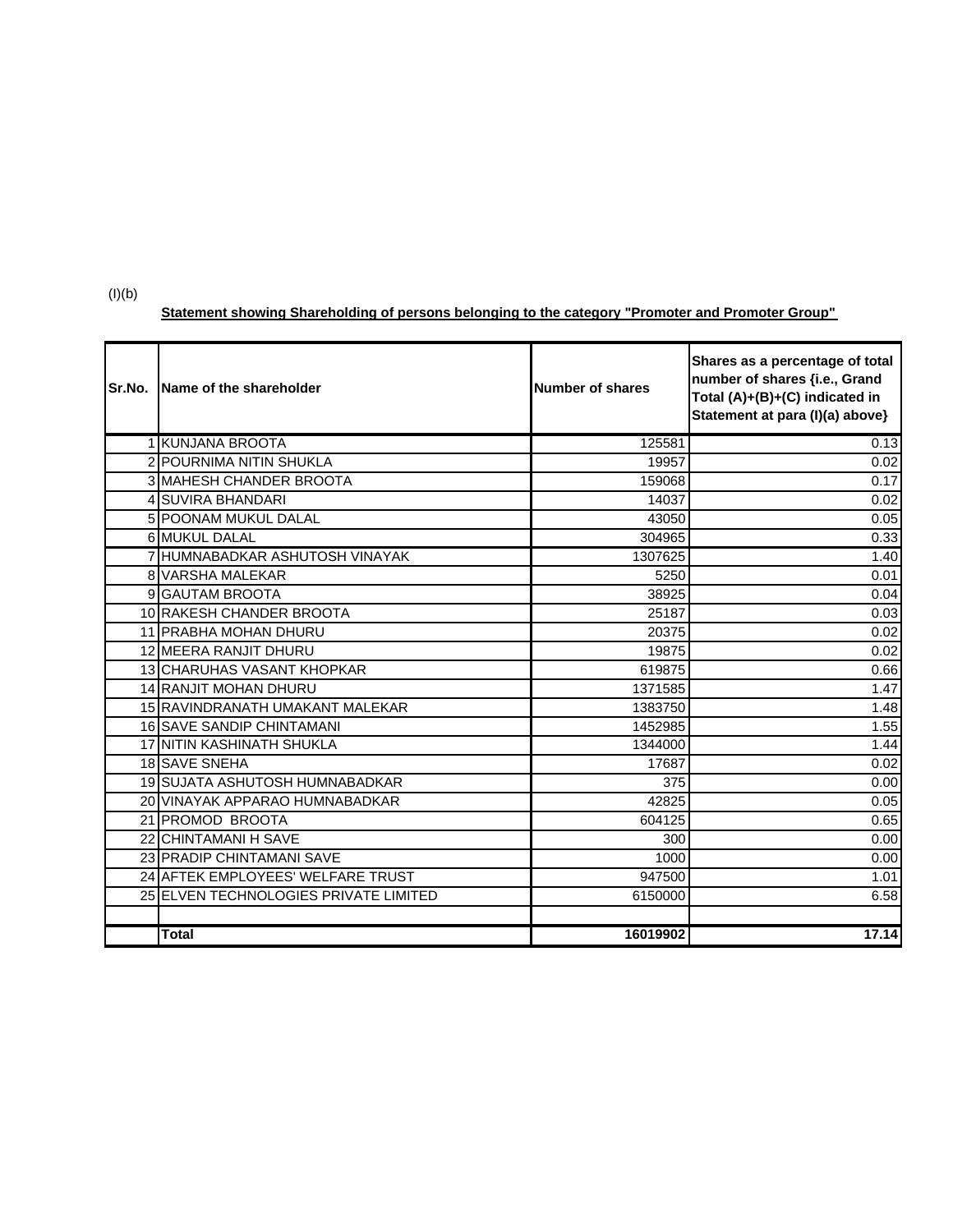#### $(I)(c)$ **Statement showing Shareholding of persons belonging to the category "Public" and holding more than 1% of the total number of shares**

| Sr.No. | Name of the shareholder                 | <b>Number of shares</b> | Shares as a percentage of total<br>number of shares {i.e., Grand<br>Total (A)+(B)+(C) indicated in<br>Statement at para (I)(a) above} |
|--------|-----------------------------------------|-------------------------|---------------------------------------------------------------------------------------------------------------------------------------|
|        |                                         |                         |                                                                                                                                       |
|        | <b>1 SUDHIR JAIN</b>                    | 1052377                 | 1.13                                                                                                                                  |
|        | 2 MEGA RESOURCES LTD                    | 2305450                 | 2.47                                                                                                                                  |
|        | <b>3 BEEJAY INVESTMENT AND FINANCIA</b> | 1237492                 | 1.32                                                                                                                                  |
|        | 4 SWISS FINANCE CORPORATION (MAU        | 5321498                 | 5.69                                                                                                                                  |
|        | 5 MORGAN STANLEY INVESTEMENTS (MA       | 4250847                 | 4.55                                                                                                                                  |
|        | 6 GOLDMAN SACHS INVESTMENTS (MAU        | 3844117                 | 4.11                                                                                                                                  |
|        | 7 DEUTSCHE SECURITIES MAURITIUS         | 1529683                 | 1.64                                                                                                                                  |
|        |                                         |                         |                                                                                                                                       |
|        | <b>TOTAL</b>                            | 19541464                | 20.90                                                                                                                                 |